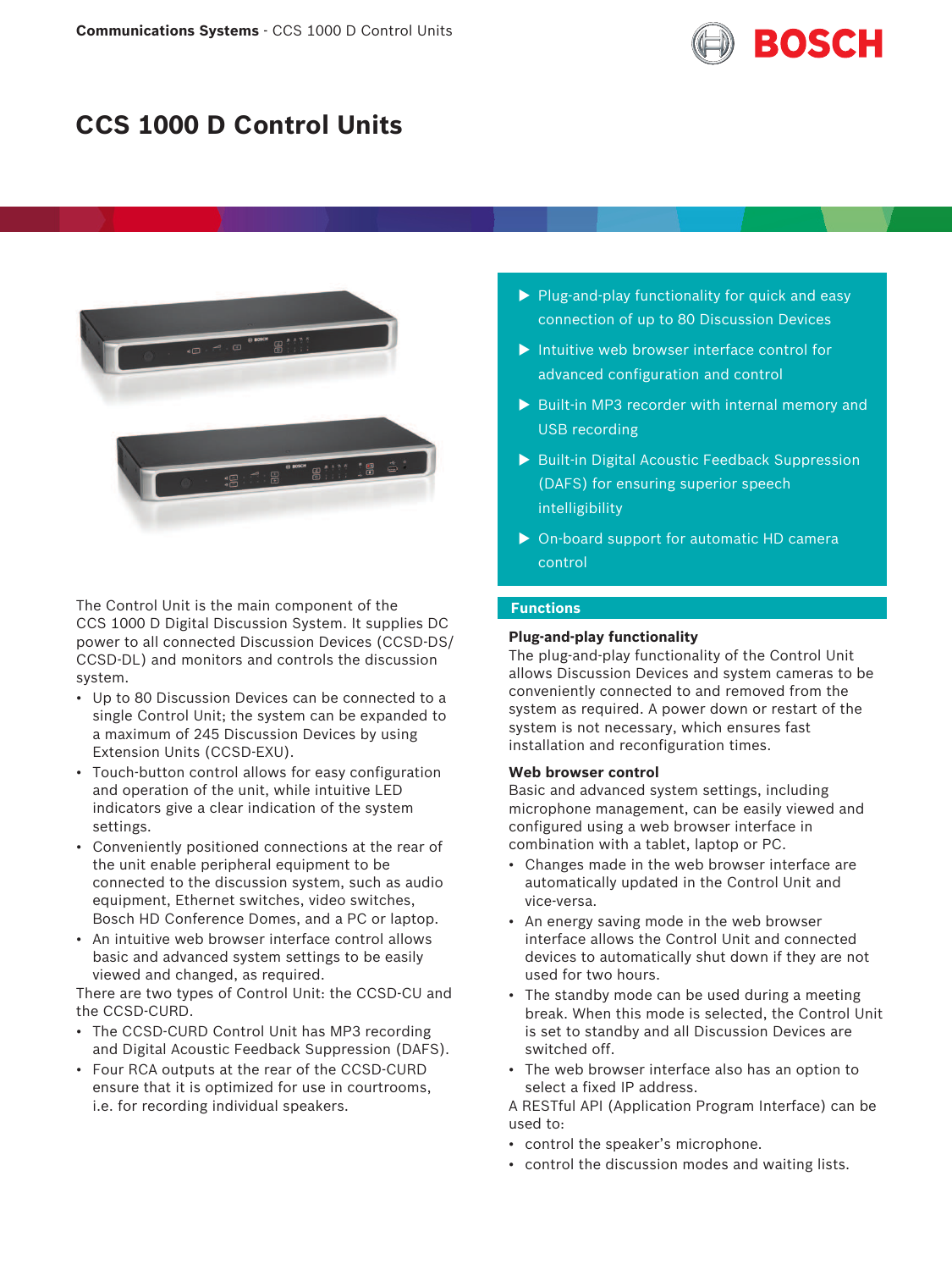- set the system to, and recover the system from, standby.
- retrieve and set the microphone sensitivity of an individual Discussion Device.
- facilitate web-casting and recorder solutions requiring microphone information, third-party Pan Tilt Zoom (PTZ) camera systems, and synoptic layouts for enabling and disabling microphones.

#### **Microphone management**

The maximum number of microphones that can be activated at the same time by pressing the microphone buttons on the Discussion Devices can be selected with the 'Number of Open

Microphones' (NOM) button on the Control Unit.

- A maximum of four microphones can be selected on the Control Unit.
- This can be further extended to 25 microphones in the web browser interface.

### **Interruption microphone option**

A Discussion Device can be configured as an interruption microphone that can always get the floor regardless of the number of open microphones. Typically an interruption microphone is positioned at a podium for use by guest speakers. The web browser interface allows a total of 25 Discussion Devices to be configured as interruption microphones or chairperson's devices.

#### **Discussion modes**

One of the following microphone modes can be selected by pressing the 'Microphone-mode' button on the front of the Control Unit:

- **Open mode** Participants can speak by pressing their microphone buttons. When the maximum number of open microphones is reached, the next participant that presses their microphone button is added to a waiting list. The first participant in the 'waiting list' is allowed to speak when an activated microphone is disabled.
- **Override mode** Participants can override each other by pressing their microphone buttons. When the maximum number of open microphones is reached, the next participant that presses their microphone button will deactivate the microphone that has been activated for the longest time (the chairperson's microphone is not included in the number of open microphones and, therefore, cannot be overridden by a participant).
- **Voice activation mode** Participants can activate their microphones by speaking into them. A microphone can be temporarily muted by pressing and holding down the microphone button.
- Push to talk (PTT) mode Participants can speak by pushing and holding in their microphone buttons. The microphone is deactivated when the microphone button is released. The maximum number of participants that can speak is determined by the number of open microphones.

#### **Camera control**

Onvif Profile-S compliant cameras are automatically discovered.

The Camera Control offers:

- Control of Onvif Profile-S compatible cameras with username and password.
- Panasonic camera support via its IP protocol:
	- AW-HE40, AW-HE50, AW-HE60, AW-HE120, AWHE130, AW-UE70.
- Sony camera support via its IP protocol:
	- SRG-300SE and SRG-360SHE.
- Control of the TvOne CORIOmatrix and the Kramer MV-6 video switches.
- The enabling of HD-SDI video switching, so that HD SDI video signals can be automatically switched and displayed with low-latency on one or more hall displays.

#### **Interface for connecting peripheral equipment**

The Control Unit enables the following equipment to be connected to the Digital Discussion System:

- System cameras for giving a clear visual overview of the proceedings. A maximum of six cameras and a video switcher can be connected to the system with native support (the camera presets can be configured in the web browser interface). The CCS 1000 D Digital Discussion System supports the TvOne CORIOmatrix and the Kramer MV-6 video switcher.
- External wired or wireless microphone to allow a guest speaker or an audience to participate in a discussion.
- Sound reinforcement system for transmitting the proceedings to an audience in the same room or an adjacent room.
- Audio equipment for broadcasting music through the loudspeakers of the discussion system.
- External audio processor for modifying the floor signal distributed to the participant loudspeakers and headphones (i.e. equalizing).
- Telephone coupler allows a remote participant to join a discussion through a telephone/video connection.
- External recorder for recording and playing back discussions.
- PC or laptop (connected via micro USB connector at rear of Control Unit) - for updating the software or for transferring recordings (discussions) from the internal memory of the Control Unit.

#### **Built-in MP3 recorder (CCSD‑CURD only)**

The built-in recorder can record discussions in the MP3 format to the internal memory or a USB memory stick with a maximum capacity of 128 GB, which can store up to 4,000 hours discussion. By default, recordings are divided into files of one hour's duration containing the date and time of recording. Continuous recording (i.e. for courtrooms) can be configured in the Control Unit, if required.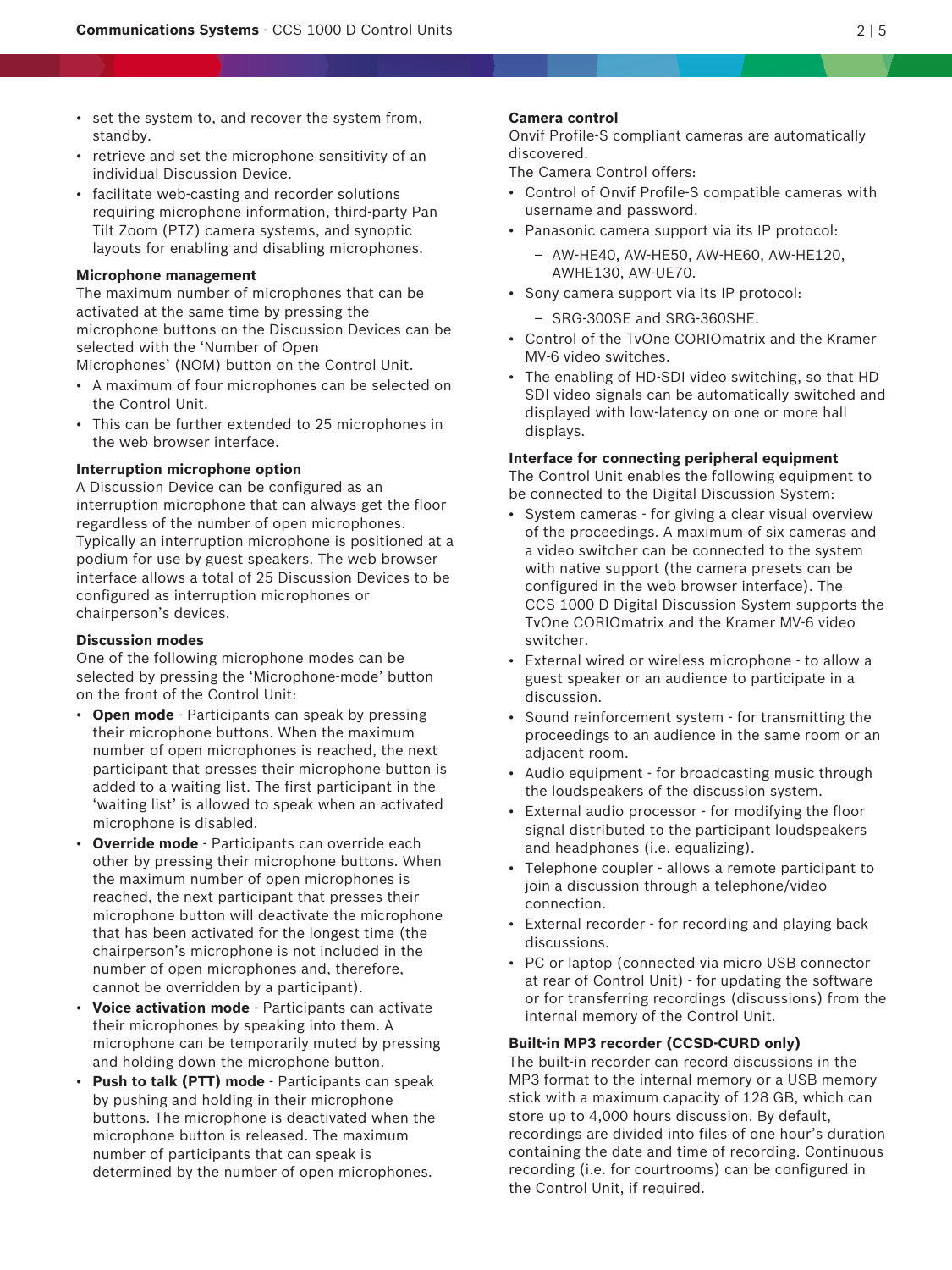- **Internal memory** recordings are automatically saved to the internal memory unless a USB memory stick is connected to the USB connector at the front of the Control Unit. The internal memory can record up to 8 hours discussion.
- **USB memory stick** recordings are automatically saved to a USB memory stick when it is connected to the Control Unit. A USB memory stick of 128 GB can record up to 4,000 hours discussion.

LED indicators inform users when data is being recorded to the internal memory or USB memory stick. Three short beeps and a red flashing LED indicate when 5 minutes of recording are left. A long beep and a red/green flashing LED indicate when it is not possible to record a discussion (i.e. internal memory full and USB memory stick not connected to the Control Unit, USB memory stick full or damaged).

#### **Built‑in monitor loudspeaker (CCSD‑CURD only)**

The built-in loudspeaker and headphone socket allows for:

- live monitoring of a meeting from the Control Unit.
- prelistening of audio files before replaying them to the Floor.

### **Built-in Digital Acoustic Feedback Suppression (DAFS) (CCSD‑CURD only)**

The built-in Digital Acoustic Feedback Suppression (DAFS) feature suppresses acoustic feedback (also known as 'howling' or 'Larsen effect'). This improves speech intelligibility by allowing the speaker volume to be set as loud as required without any risk of acoustic feedback.

#### **Controls and Indicators**

- Mains power on/off button with red/green LED indicator. Red indicates that the system is off (no power available from the external power supply). Green indicates that the system is active (Control Unit and all connected devices powered up).
- Plus/minus buttons for setting the volume range of all connected Discussion Devices - used in combination with LED indicators for showing the selected volume.
- Microphone-mode button for selecting one of the microphone operating modes - used in combination with LED indicators for showing the selected mode.
- Open microphone button for selecting the number of microphones that can be activated at the same time - used in combination with LED indicators for showing the number of activated microphones. CCSD‑CURD only:

- Plus/minus buttons for setting the volume of the built-in loudspeaker or headphones, if connected used in combination with LED indicators for showing the selected volume.
- Combined record/pause button for starting and pausing a recording session.
- Stop recording button for ending a recording session.

• Internal recording LED indicator, and USB recording LED indicator.

### **Connections**

Front of unit (CCSD‑CURD only):

- 1 x 3.5 mm (0.14 in) stereo headphone socket.
- 1 x USB connector.

Rear of unit:



Fig. 1: CCSD-CU rear view



#### Fig. 2: CCSD-CURD rear view

- 1 x 4‑pole circular female 24 VDC power input connector.
- 2 x 6‑pole circular female connectors for loopthrough connection of 40 Discussion Devices per trunk.
- 1 x RJ45 Ethernet connector for communication with web browser interface application.
- 1 x 3-pole XLR female microphone input connector with phantom supply.
- 1 x RCA input for 'Floor' (i.e. external audio source, such as a CD or DVD player).
- 1 x RCA output for a 'sound reinforcement system'.
- 1 x RCA input/output for either:
	- 'Recorder' for connecting an external recorder.
	- 'Insertion' for connecting an external audio processor.
	- 'Telephone/mix minus' for allowing a remote participant to join a discussion via a telephone/ video connection.
	- 'Participant loudspeaker' for distributing the participant loudspeaker signal to a sound reinforcement system. Only one piece of audio equipment can be connected to this RCA input/output at any one time. The RCA input/output has to be configured by selecting the required option in the web browser interface.

CCSD‑CURD only:

- 4 x RCA outputs for individual microphone recording, e.g. for recording individual speakers in a courtroom.
- 1 x micro USB connector.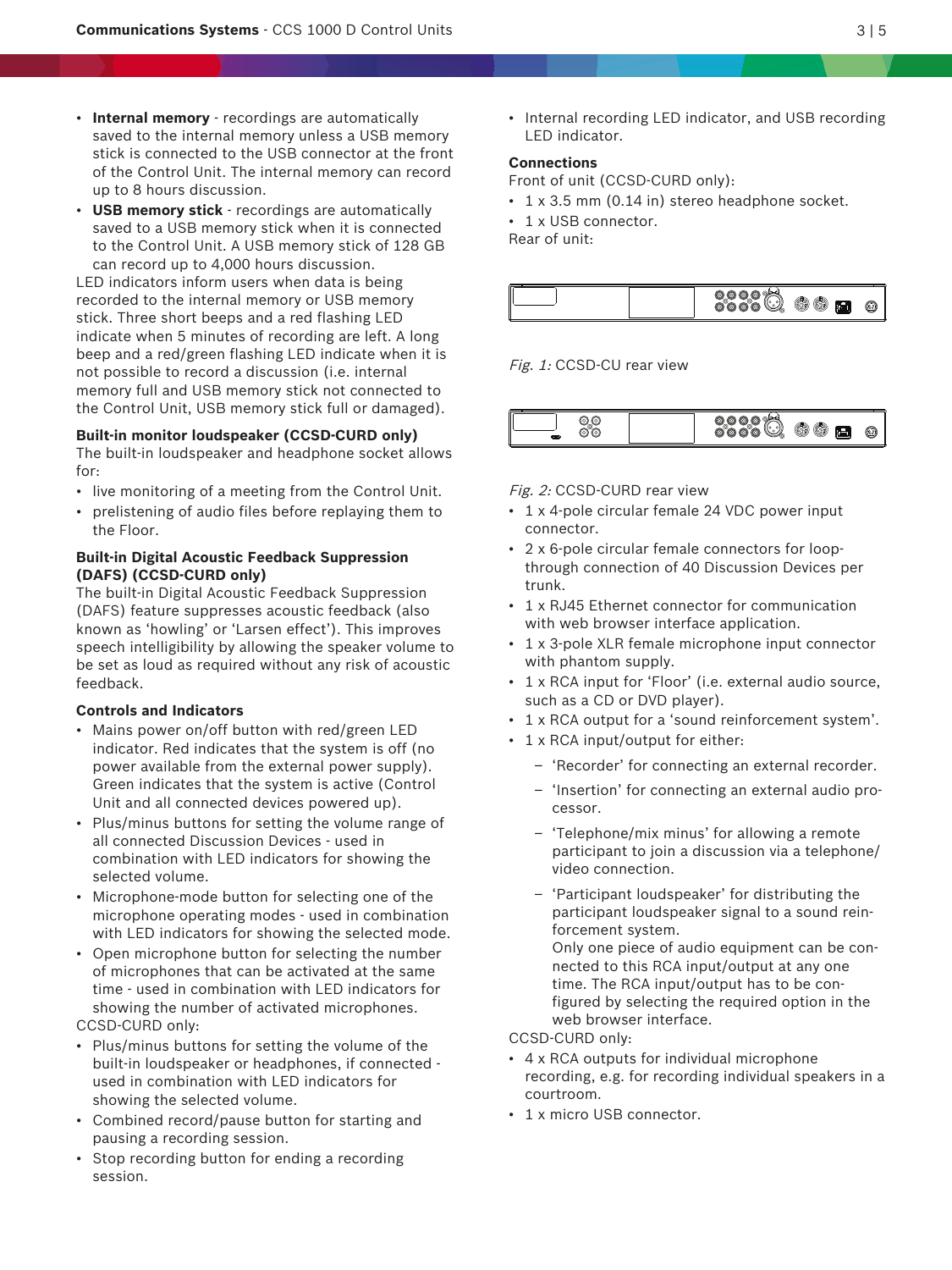# **Regulatory information**

| EU        | CE, WEEE <sup>1</sup>                      |
|-----------|--------------------------------------------|
| US        | UL, FCC                                    |
| CA        | CSA, ICES-003, EPS <sup>1</sup>            |
| <b>KR</b> | KCC, KC <sup>1</sup> , K-MEPS <sup>1</sup> |
| AU/NZ     | RCM, MEPS <sup>1</sup>                     |
| RU/KZ/BY  | EAC                                        |
| <b>JP</b> | PSE <sup>1</sup>                           |
| <b>CN</b> | China RoHS, CCC <sup>1</sup>               |
| <b>TW</b> | BSMI <sup>1</sup>                          |
| <b>SA</b> | <b>SASO</b>                                |

**Note:** <sup>1</sup> Only applicable for the power adaptor.

# **Technical specifications**

# **Electrical**

| Supply voltage Adaptor                                                               | 100 to 240 VAC, 50/60 Hz                                                                                           |
|--------------------------------------------------------------------------------------|--------------------------------------------------------------------------------------------------------------------|
| <b>Current Consumption voltage</b><br>Adaptor                                        | 1.9 A (100 VAC) to 1 A 240 (VAC)                                                                                   |
| DC voltage Control Unit                                                              | 24 V, 6, 0 A                                                                                                       |
| Maximum number of Discussion<br>Devices for Control Unit (without<br>Extension Unit) | 40 Discussion Devices per trunk<br>80 Discussion Device in total<br>24 V, Max 5.2 A (short-circuited<br>protected) |
| Discussion Device loudspeakers<br>volume control                                     | 15 steps of 1.5 dB (starting from<br>$-10.5$ dB)                                                                   |
| Limit threshold level to unit                                                        | 12 dB above nominal level                                                                                          |
| Gain reduction due to number of<br>open microphones (NOM)                            | 1/SQRT (NOM)                                                                                                       |
| Sample rate                                                                          | 44.1 kHz                                                                                                           |
| Frequency response                                                                   | 30 Hz to 20 kHz                                                                                                    |
| Ethernet speed                                                                       | $1$ Gb/s                                                                                                           |

# **Total Harmonic Distortions (THD)**

| Nominal input (85 dB SPL) | $< 0.5\%$ |
|---------------------------|-----------|
| Max. input (110 dB SPL)   | $< 0.5\%$ |

# **Audio inputs**

| XLR nominal microphone input | $-56$ dBV              |
|------------------------------|------------------------|
| XLR maximum microphone input | $-26$ dBV              |
| RCA nominal input            | $-24$ dBV $(+/- 6$ dB) |
| RCA maximum input            | $+6$ dBV               |
| S/N                          | $>93$ dBA              |
| Frequency response           | 30 Hz to 20 kHz        |
| THD                          | $< 0.1\%$              |

#### **Audio outputs**

| RCA nominal output                        | $-24$ dBV ( $+6/- 24$ dB) |  |
|-------------------------------------------|---------------------------|--|
| RCA maximum output                        | $+6$ dBV                  |  |
| S/N                                       | $>93$ dBA                 |  |
| Frequency response                        | 30 Hz to 20 kHz           |  |
| THD                                       | $< 0.1\%$                 |  |
| <b>Recorder (CCSD-CURD)</b>               |                           |  |
| Recording/Playback (bit rate)             | 64, 96, 128, 256 Kbit/sec |  |
| Recording/Playback (sample)<br>frequency) | 44.1 kHz                  |  |

### **Monitoring loudspeaker (CCSD‑CURD)**

| Nominal output     | 72 dB SPL                     |
|--------------------|-------------------------------|
| Frequency response | 200 Hz to 16 kHz (acoustical) |
| Gain range         | Mute $-10.5$ to $+12$ dB      |

## **USB memory stick compatibility (CCSD‑CURD)**

| SanDisk USB memory stick | Formatted with FAT32 file system. |
|--------------------------|-----------------------------------|
|                          | Maximum size: 128 GB.             |

# **Recording capacity in hours (CCSD‑CURD)**

| Bite rate Internal |            | USB memory stick size/hours |
|--------------------|------------|-----------------------------|
|                    | memory     |                             |
|                    | size/hours |                             |